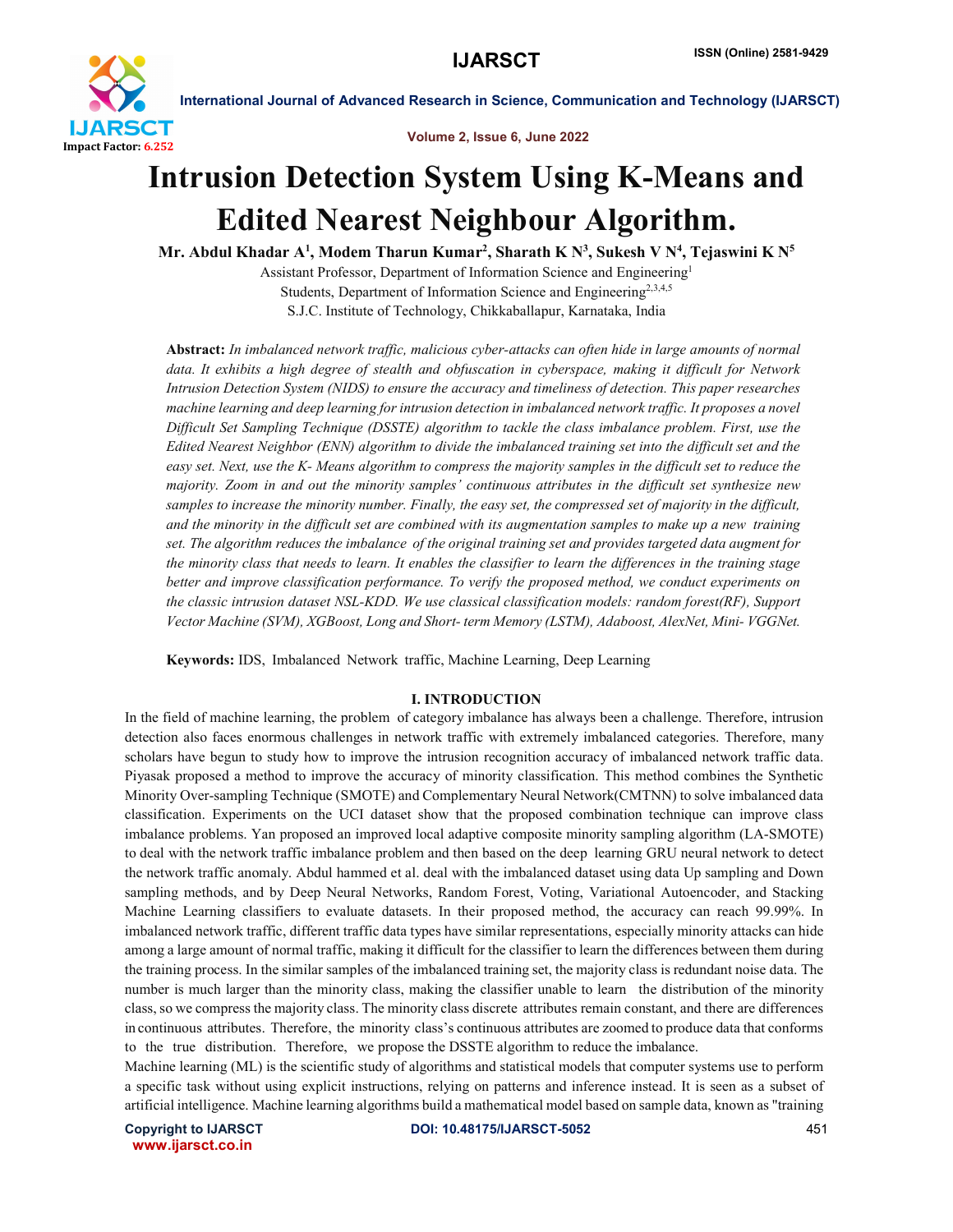

#### Volume 2, Issue 6, June 2022

data", in order to make predictions or decisions without being explicitly programmed to perform the task. Machine learning algorithms are used in a wide variety of applications, such as email filtering and computer vision, where it is difficult or infeasible to develop a conventional algorithm for effectively performing the task. Machine learning is closely related to computational statistics, which focuses on making predictions using computers. The study of mathematical optimization delivers methods, theory and application domains to the field of machine learning. Data mining is a field of study within machine learning, and focuses on exploratory data analysis through unsupervised learning. In its application across business problems, machine learning is also referred to as predictive analytics.

Several security solutions have been proposed to detect network abnormal behavior. However, successful attacks is still a big concern in computer society. Lots of security breaches, like Distributed Denial of Service (DDoS), botnets, spam, phishing, and so on, are reported every day, while the number of attacks are still increasing. To overcome this problem, we are planning to implement this project.

#### II. RELATED WORK

Before building our application, the following system is taken into consideration:

## Title: Toward credible evaluation of anomaly- based intrusion-detection methods

### Authors: M. Tavallaee, N. Stakhanova, and A. A. Ghorbani

Abstract: Since the first introduction of anomaly- based intrusion detection to the research community in 1987, the field has grown tremendously. A variety of methods and techniques introducing new capabilities in detecting novel attacks were developed. Most of these techniques report a high detection rate of 98% at the low false alarm rate of 1%. In spite of the anomaly- based approach's appeal, the industry generally favors signature-based detection for mainstream implementation of intrusion-detection systems. While a variety of anomaly-detection techniques have been proposed, adequate comparison of these methods' strengths and limitations that can lead to potential commercial application is difficult. Since the validity of experimental research in academic computer science, in general, is questionable, it is plausible to assume that research in anomaly detection shares the above problem. The concerns about the validity of these methods may partially explain why anomaly- based intrusion-detection methods are not adopted by industry. To investigate this issue, we review the current state of the experimental practice in the area of anomaly-based intrusion detection and survey 276 studies in this area published during the period of 2000-2008. We summarize our observations and identify the common pitfalls among surveyed works.

#### Advantages:

It is possible that many of the identified pitfalls were avoided in the conducted research, but not reported.

#### Disadvantages:

We can lose its value behind an ambiguous, unclear and unsound presentation.

#### Title: A macro-social exploratory analysis of the rate of interstate cyber-victimization

Authors: H. Song, M. J. Lynch, and J. K. Cochran Abstract: This study examines whether macro-level opportunity indicators affect cyber-theft victimization. Based on the arguments from criminal opportunity theory, exposure to risk is measured by state-level patterns of internet access (where users access the internet). Other structural characteristics of states were measured to determine if variation in social structure impacted cyber-victimization across states. The current study found that structural conditions such as unemployment and non-urban population are associated with where users access the internet. Also, this study found that the proportion of users who access the internet only at home was positively associated with state-level counts of cyber-theft victimization. The theoretical implications of these findings are discussed. Advantages:

We examine effects of macro-social opportunity factors on state-level cyber-theft victimization. Based on theoretical arguments and prior research findings related to COT and cybercrime victimization, we hypothesized that online routine activities related to where users access the internet would affect cyber-theft victimization.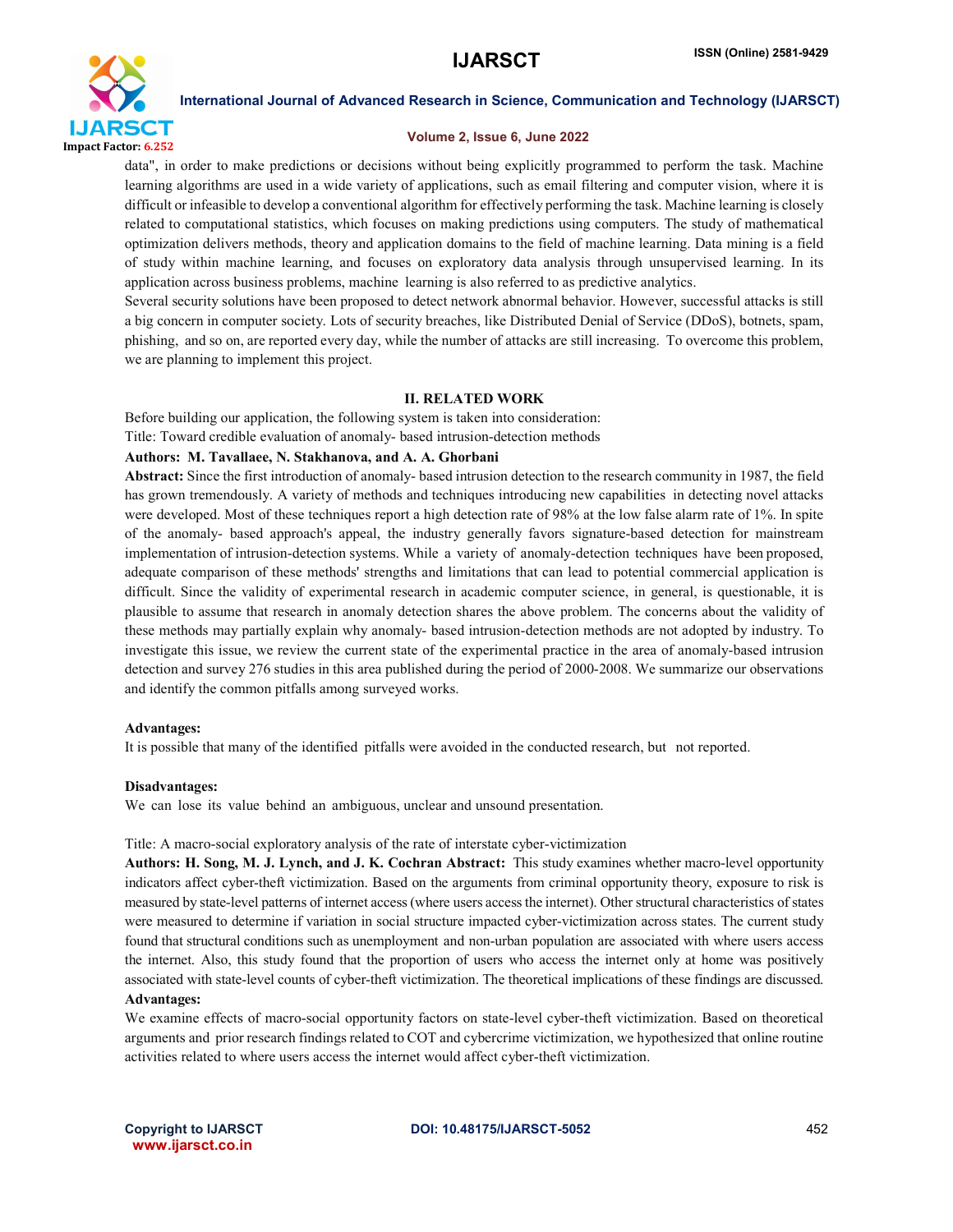

#### Volume 2, Issue 6, June 2022

#### Disadvantages:

Sample size in the current study could weaken statistical power, which is the probability of rejecting a false null hypothesis, and lead to the insignificance of these two online routine activities.

Title: Incremental anomaly-based intrusion detection system using limited labeled data Authors: P. Alaei and F. Noorbehbahani

Abstract: With the proliferation of the internet and increased global access to online media, cybercrime is also occurring at an increasing rate. Currently, both personal users and companies are vulnerable to cybercrime. A number of tools including firewalls and Intrusion Detection Systems (IDS) can be used as defense mechanisms. A firewall acts as a checkpoint which allows packets to pass through according to predetermined conditions. In extreme cases, it may even disconnect all network traffic. An IDS, on the other hand, automates the monitoring process in computer networks. The streaming nature of data in computer networks poses a significant challenge in building IDS. In this paper, a method is proposed to overcome this problem by performing online classification on datasets. In doing so, an incremental naive Bayesian classifier is employed. Furthermore, active learning enables solving the problem using a small set of labeled data points which are often very expensive to acquire. The proposed method includes two groups of actions i.e. offline and online. The former involves data preprocessing while the latter introduces the NADAL online method. The proposed method is compared to the incremental naive Bayesian classifier using the NSL-KDD standard dataset. There are three advantages with the proposed method: (1) overcoming the streaming data challenge; (2) reducing the high cost associated with instance labeling; and (3) improved accuracy and Kappa compared to the incremental naive Bayesian approach. Thus, the method is well-suited to IDS applications.

#### Advantages:

Improve efficiency in classifying data in an online fashion. Active learning was used to reduce labeling costs.

### Disadvantages:

Improving classification accuracy in data with class imbalance so that the data are equally distributed among the training classes.

### Using online feature extraction methods in the NADAL framework.

Title: Modeling and implementation approach to evaluate the intrusion detection system

### Authors: M. Saber, S. Chadli, M. Emharraf, and I. El Farissi

Abstract: Intrusions detection systems (IDSs) are systems that try to detect attacks as they occur or when they were over. Research in this area had two objectives: first, reducing the impact of attacks; and secondly the evaluation of the system IDS. Indeed, in one hand the IDSs collect network traffic information from some sources present in the network or the computer system and then use these data to enhance the systems safety. In the other hand, the evaluation of IDS is a critical task. In fact, its important to note the difference between evaluating the effectiveness of an entire system and evaluating the characteristics of the system components. In this paper, we present an approach for IDS evaluating based on measuring the performance of its components. First of all, in order to implement the IDS SNORT components safely we have proposed a hardware platform based on embedded systems. Then we have tested it by using a generator of traffics and attacks based on Linux KALI (Backtrack) and Metasploite 3 Framework. The obtained results show that the IDS performance is closely related to the characteristics of these components.

### Advantages:

It reduces the impact of attacks; The evaluation of the system IDS.

Disadvantages:

It takes more computational time. Its cannot classify the sub attacks.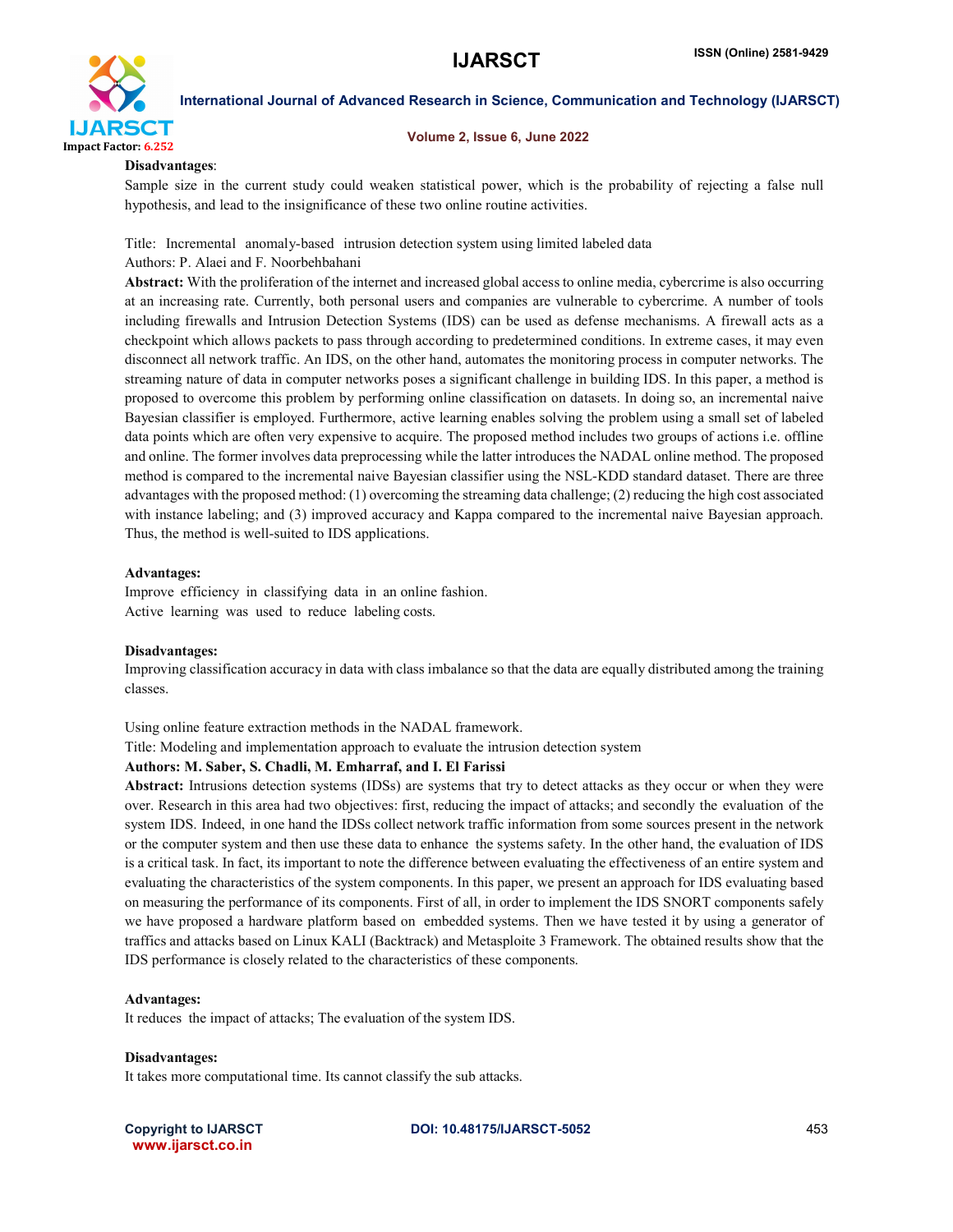

#### Volume 2, Issue 6, June 2022

#### **III. METHODOLOGY USED**

The below figure illustrates the steps in intrusion detection system, Data pre-processing first performed in our intrusion detection structure, including duplicate, outlier, and missing value processing. Then, partitioning the test set and the training set, and the training set processed for data balancing using our proposed DSSTE algorithm. Before modeling, to increase the speed of the convergence, we use Standard Scaler to standardize the data and digitize the sample labels. Finally, the processed training set is used to train the classification model, and then the model is evaluated by the test set.



Figure 1 : The Overall Framework Of Intrustion Detection System

#### DSSTE Algorithm

Difficult Set Sampling Technique (DSSTE) improve the performance of imbalanced network intrusion detection based on machine learning and deep learning. First, the imbalanced training set to divide into near-neighbor set and farneighbor set by Edited Nearest Neighbor (ENN) algorithm. The samples in the near-neighbor set are highly similar, making it very difficult for the classifier to learn the differences between the categories, so we refer to the samples in the near- neighbor set as difficult samples and the far-neighbor set as easy samples. Next, we zoom in and out the minority samples in difficult set.

### Algorithm

Copyright to IJARSCT **DOI: 10.48175/IJARSCT-5052** 454 www.ijarsct.co.in Input: Imbalanced training set S, scaling factor K Output: New training set SN 1: Step 1: Distinguish easy set and difficult set 2: Take all samples from S and set it as SE 3 : foreach sample SE do 4: Compute its K nearestneighbors 5: Remove whose most K nearest neighbor samples are of different classes from SE 6: end for 7: Easy set SE , difficultset SD S=SE 8: Step 2 : Compress the majority samples in difficult set by the cluster centroid 9: Take all the majority samples from SD and set it as SMaj 10:Use K-Means algorithm with K cluster 11:Use the coordinates of the K cluster centroids replace the majority samples in SMaj 12: Compressed the majority samples set SMaj 13: Step 3 : Zoom augmentation 14: Take the minority samples from SD and set it as SMin 15: Take the Discrete attributes from SMin and set it as XD 16: Take the Continuous attributes from SMin and set it as XC 17: Take the Label attributes from SMin and set it as Y 18: for n range(K,K+  $\frac{\text{number}}{\text{number}}}$ ) do SMin,shape[0] 19:  $\epsilon$  XD1 = XD 20:  $XC1 = XC \times (1 - 1/n)$  $21:$   $XD2 = XD$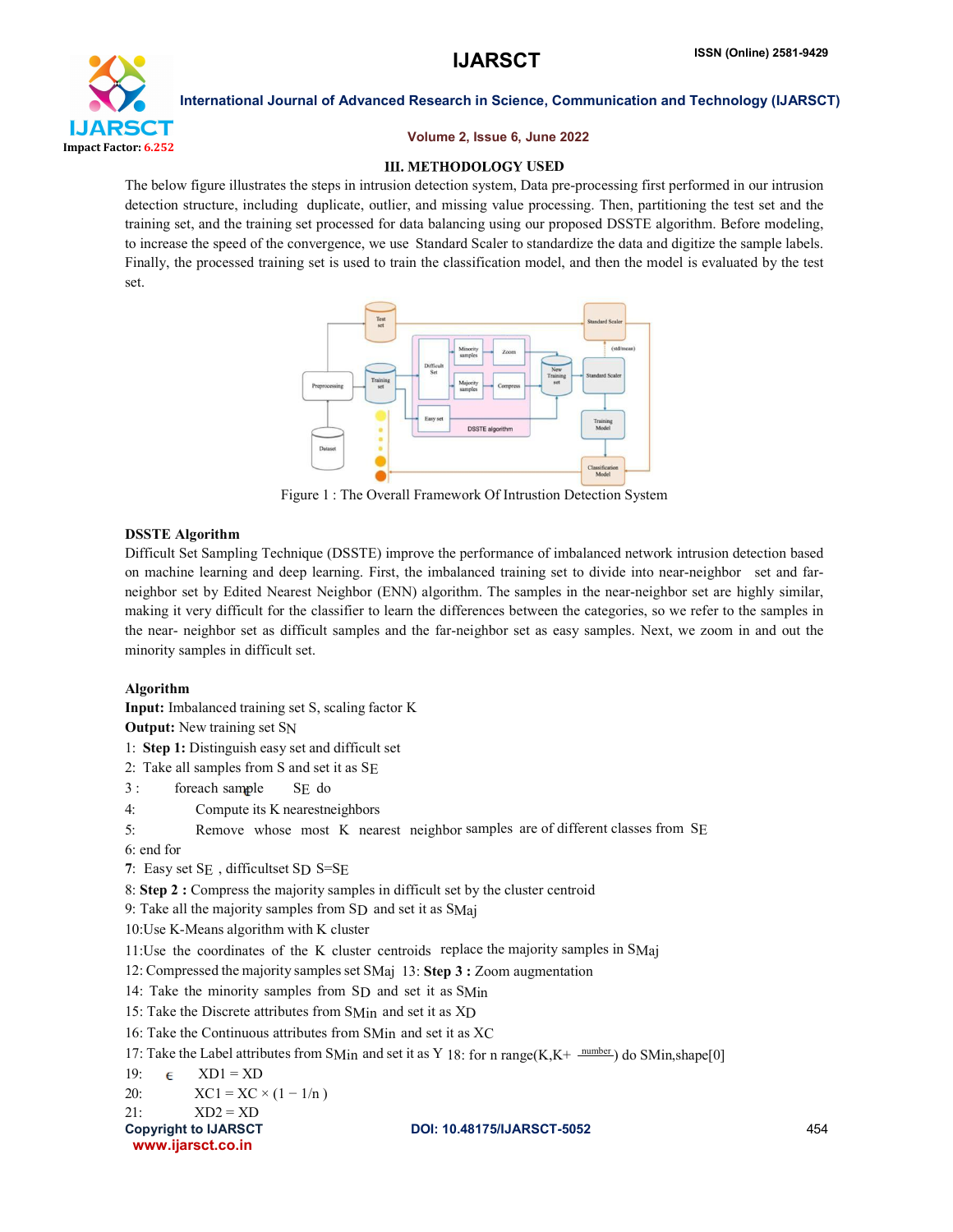

#### Volume 2, Issue 6, June 2022

22:  $XC2 = XC \times (1 + 1/n)$ 23: SZ append  $[concat(XD1, XC1, Y), concat(XD2, XC2, Y)]$ 24: end for 25: New training set  $SN = SE + S$ Maj + SMin + SZ

Random Forest : Random Forest is an excellent supervised learning algorithm that can train a model to predict which classification results in a certain sample type belong to based on a given dataset's characteristic attributes and classification results. Random Forest is based on a decision tree and adopts the Bagging(Bootstrap aggregating) method to create different training sample sets. The random subspace division strategy selects the best attribute from some randomly selected attributes to split internal nodes.

Support Vector Machine: It shows many unique advantages in a small sample, nonlinear, and high- dimensional pattern recognition and can be extended to other functions such as function fitting Machine learning problems. Before the rise of deep learning, SVM was considered the most successful and best- performing machine learning method in recent decades. The SVM method is based on the Vapnik Chervonenkis(VC) dimension theory of statistical learning theory and the principle of structural risk minimization. Its basic idea is to find a separation hyperplane between different categories, so that different category can be better separated.

XGBoost: XGBoost is a parallel regression tree model that combines the idea of Boosting, which is improved based on gradient descent decision tree by Chen and Guestrin. Compared with the GBDT(Gradient Boosting Decision Tree) model, XGBoost overcomes the limited calculation speed and accuracy. XGBoost adds regularization to the original GBDT loss function to prevent the model from overfitting. The traditional GBDT performs a first- order Taylor expansion on the calculated loss function and takes the negative gradient value as the residual value of the current model. Long Short-Term Memory: The Long Short-Term Memory(LSTM) Like most RNN, the LSTM network is universal because as long as there is a suitable weight matrix, the LSTM network can calculate any network element that can be calculated by any conventional computer. Different from the traditional RNN, the LSTM network is very suitable for learning from experience. When there is a time lag of unknown size and boundary between important events, the time series can be classified, processed, and predicted. LSTM is not sensitive to gap length and has advantages over other RNN and hidden Markov models and other sequence learning methods in many applications. Here we use K-Means and Edited Nearest Neighbour algorithm for better detection of intrusion.

AlexNet : AlexNet is one of the classic basic networks of deep learning. It was proposed by Hinton and his student Alex Krizhevsky in 2012. Its main structure is an 8-layer deep neural network, including 5-layer convolutional layers and 3 layer fully connected layers, which are not counted in the Activation layer and pooling layer. The ReLU function is used as the activation function in the AlexNet convolutional layer, instead of the Sigmoid function widely used in previous networks. Here we use K- Means and Edited Nearest Neighbour algorithm for better detection of intrusion.

**MINI-VGGNet**: The main contribution is to use a small convolution kernel  $(3 \times 33 \times 3)$  to construct various depths of convolutional neural network structures. Moreover, it evaluated these network structures and finally proved that the 16- 19 layer network depth could achieve better recognition accuracy. VGG-16 and VGG-19 are commonly used to extract image features. VGG can be regarded as a deepened version of AlexNet. The entire network is superimposed by a convolutional layer and a fully connected layer. Unlike AlexNet, VGGNet uses a small-sized convolution kernel( $3 \times 3$ ). ADABoost : AdaBoost also called Adaptive Boosting is a technique in Machine Learning used as an Ensemble Method. The most common algorithm used with AdaBoost is decision trees with one level that means with Decision trees with only 1 split. These trees are also called Decision Stumps. What this algorithm does is that it builds a model and gives equal weights to all the data points. It then assigns higher weights to points that are wrongly classified. Now all the points which have higher weights are given more importance in the next model. It will keep training models until and unless a lower error is received.

#### IV. IMPLEMENTATION

Collecting Dataset : NSL-KDD is the most classic dataset in the field of intrusion detection. It is an improvement based on the KDD99 dataset and is reasonably divided into different difficulty levels in the test set. Although it still has some problems and is not a perfect representation of the existing real network, it can still be used as an effective benchmark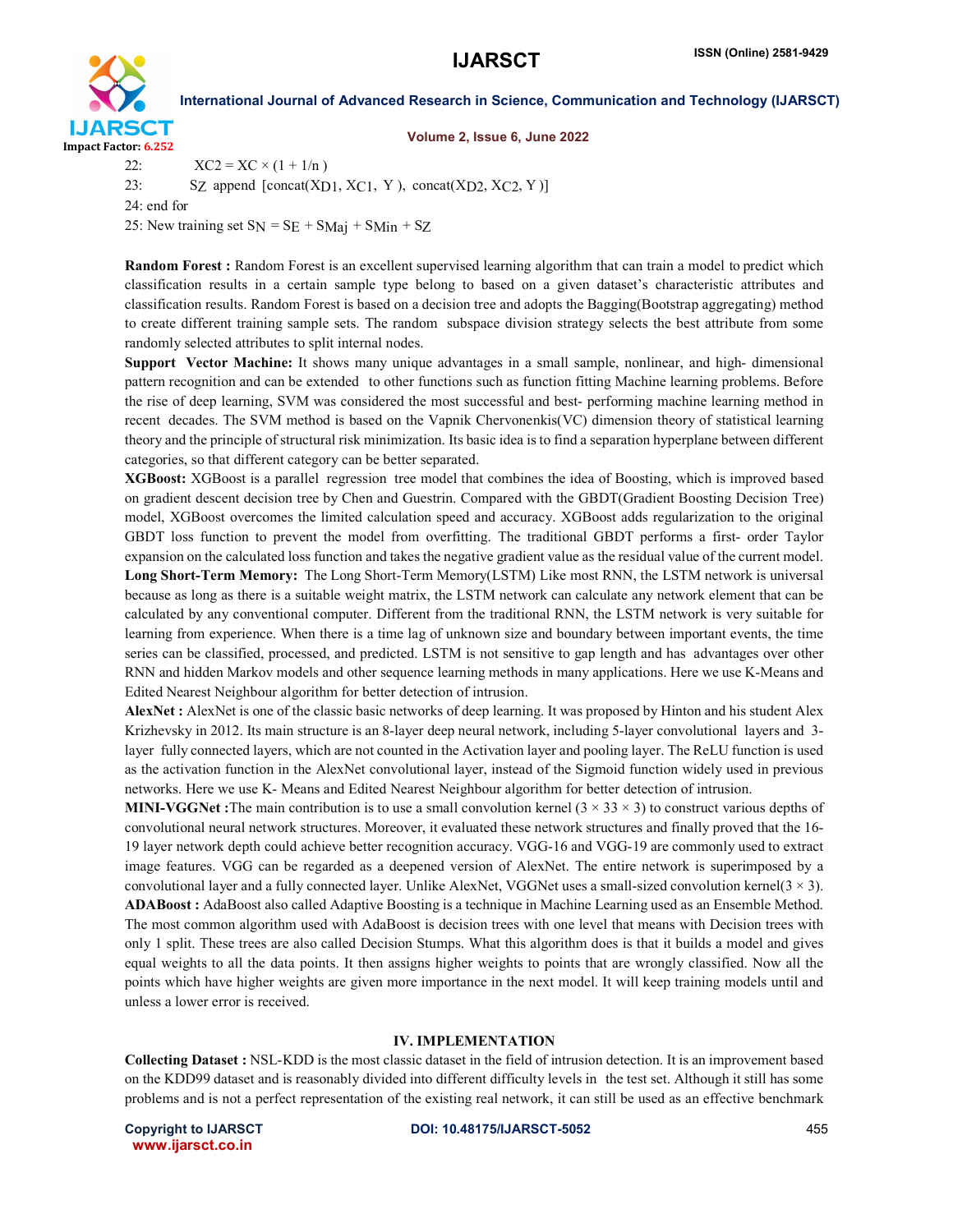

### Volume 2, Issue 6, June 2022

dataset to help researchers compare different intrusion detection methods. Each sample in NSL-KDD includes 41 features listed below.

| Attributes | <b>Description</b>                    |
|------------|---------------------------------------|
| 1-9        | Basic features of network connections |
| $10 - 22$  | Content-related traffic features      |
| 23-31      | Time-related traffic features         |
| 32-41      | Host-based traffic features           |
|            |                                       |

Table 1: Dataset Description

Data Pre-Processing : When the dataset is extracted, part of the data contains some noisy data, duplicate values, missing values, infinity values, etc. due to extraction errors or input errors. Therefore, we first perform data pre-processing. The main work is as follows.

Duplicate values: delete the sample's duplicate value, only keep one valid data.

Outliers: in the sample data, the sample size of missing values(Not a Number, NaN) and Infinite values(Inf) is small, so we delete this.

Pseudocode : Step 1 : Read the Dataset Step 2 : for all records in dataset // Find nan values If any nan values Drop the values Else // Find repeated values If any duplicate

Drop the value Return pre-processed dataset.

Building Models : After Pre-processing we are building the intrusion detection system model using the following algorithms.

- 1. Random Forest,
- 2. SVM,
- 3. XGBoost,
- 4. Adaboost,
- 5. LSTM (Using K-Means and ENN Algorithm),
- 6. AlexNet (UsingK-Means and ENN Algorithm),
- 7. Mini-VGGNet.

Pseudocode:

Step 1: Importing library from Sklearn and Tensorflow

Step 2: Build Random Forest, SVM, XGBoost, LSTM and AlexNet (Using K-Means and ENN Algorithm), Mini-VGGNet.

Step 3: Split preprocessed dataset into train set and test set

Step 4: Train the modules using fit() Step 5: Save training model

Performance Analaysis : We use the Accuracy, Prediction, Recall, and F1-Score to evaluate the experimental model's performance. These evaluation criteria reflect the performance of the intrusion detection system's flow recognition accuracy rate, and false alarm rate. The combination of the model prediction results and the true label is divided into four types:

False Negative(FN) : a positive sample, which is mistakenly judged as a negative sample.

False Positive(FP) : negative samples are misjudged as positive samples.

True Negative(TN) : actually negative samples, are correctly judged as negative samples.

True Positive(TP) : actually positive samples, are judged as the positive sample.

www.ijarsct.co.in

Copyright to IJARSCT **DOI: 10.48175/IJARSCT-5052** 456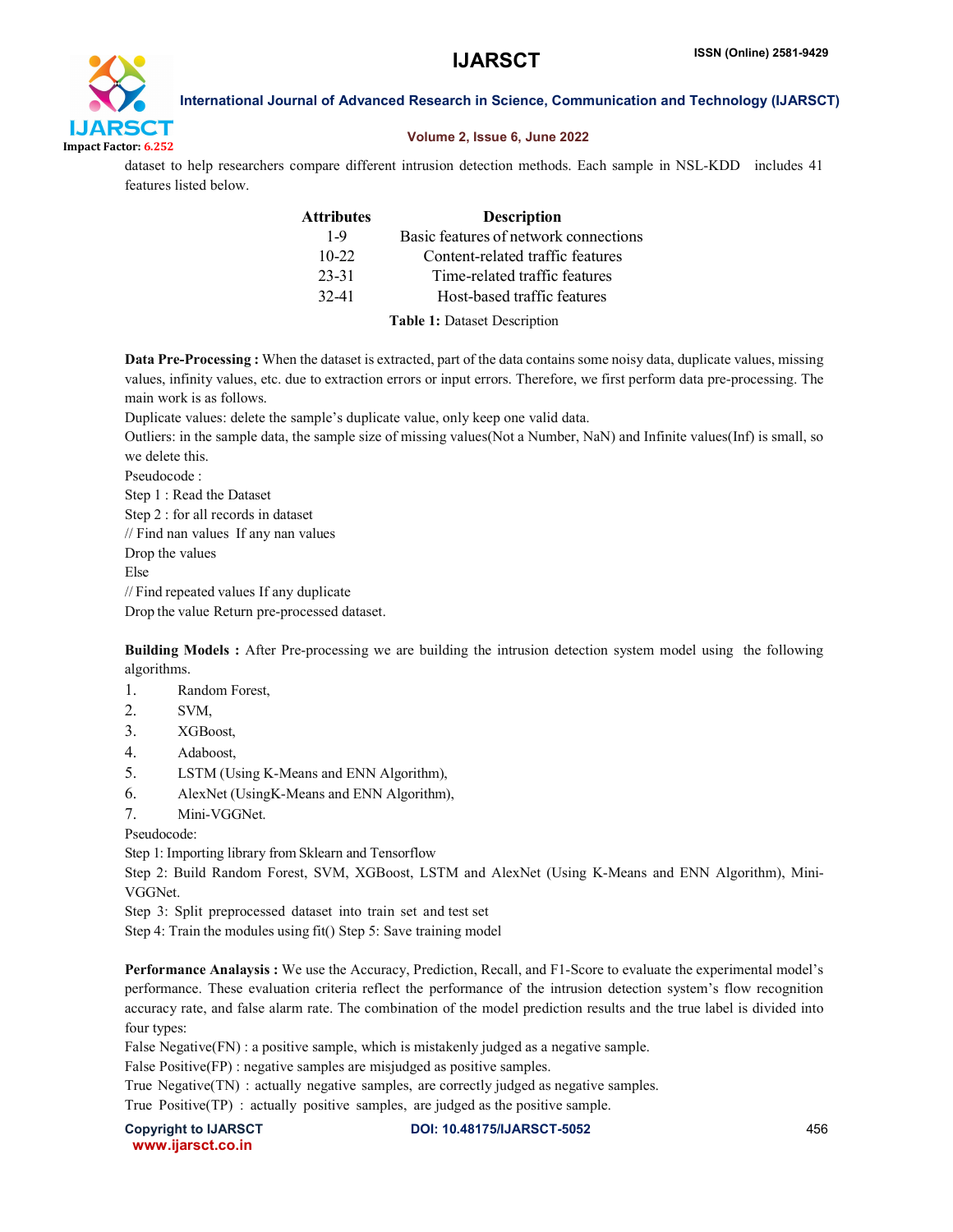

# Volume 2, Issue 6, June 2022

Pseudocode:

- Step 1: Load the test set
- Step 2: Load the pre-train model
- Step 3: Evaluate the model using predict() Step 4: Get the accuracy
- Step 5: Show performance in the graph



Figure 2 : Comparison of Algorithms accuracy.

#### VI. CONCLUSION

As network intrusion continues to evolve, the pressure on network intrusion detection is also increasing. In particular, the problems caused by imbalanced network traffic make it difficult for intrusion detection systems to predict the distribution of malicious attacks, making cyberspace security face a considerable threat. This paper proposed a novel Difficult Set Sampling Technique(DSSTE) algorithm, which enables the classification model to strengthen imbalanced network data learning. A targeted increase in the number of minority samples that need to be learned can reduce the imbalance of network traffic and strengthen the minority's learning under challenging samples to improve the classification accuracy. We used six classical classification methods in machine learning and deep learning and combined them with other sampling techniques. Experiments show that our method can accurately determine the samples that need to be expanded in the imbalanced network traffic and improve the attack recognition more effectively.

#### ACKNOWLEDGMENT

The authors gratefully acknowledge the contributions of Ass. Professor Abdul Khadar A and authors who made their contributions to the earlier part of the work which had been previously published.

#### **REFERENCES**

- [1]. D. E. Denning, ''An intrusion-detection model,'' IEEE Trans. Softw. Eng., vol. SE-13, no. 2, pp. 222– 232, Feb. 1987.
- [2]. N. B. Amor, S. Benferhat, and Z. Elouedi, ''Naive Bayes vs decision trees in intrusion detection systems,'' in Proc. ACM Symp. Appl. Comput. (SAC), 2004, pp. 420–424.
- [3]. M. Panda and M. R. Patra, ''Network intrusion detection using Naive Bayes,'' Int. J. Comput. Sci. Netw. Secur., vol. 7, no. 12, pp. 258–263, 2007.
- [4]. M. A. M. Hasan, M. Nasser, B. Pal, and S. Ahmad, ''Support vector machine and random forest modeling for intrusion detection system (IDS),'' J. Intell. Learn. Syst. Appl., vol. 6, no. 1, pp. 45–52, 2014.
- [5]. N. Japkowicz, ''The class imbalance problem: Significance and strategies,'' in Proc. Int. Conf. Artif. Intell., vol. 56, 2000, pp. 111–117.
- [6]. Y. LeCun, Y. Bengio, and G. Hinton, ''Deep learning,'' Nature, vol. 521, no. 7553, pp. 436–444, 2015.
- [7]. Y. Guo, Y. Liu, A. Oerlemans, S. Lao, S. Wu, and